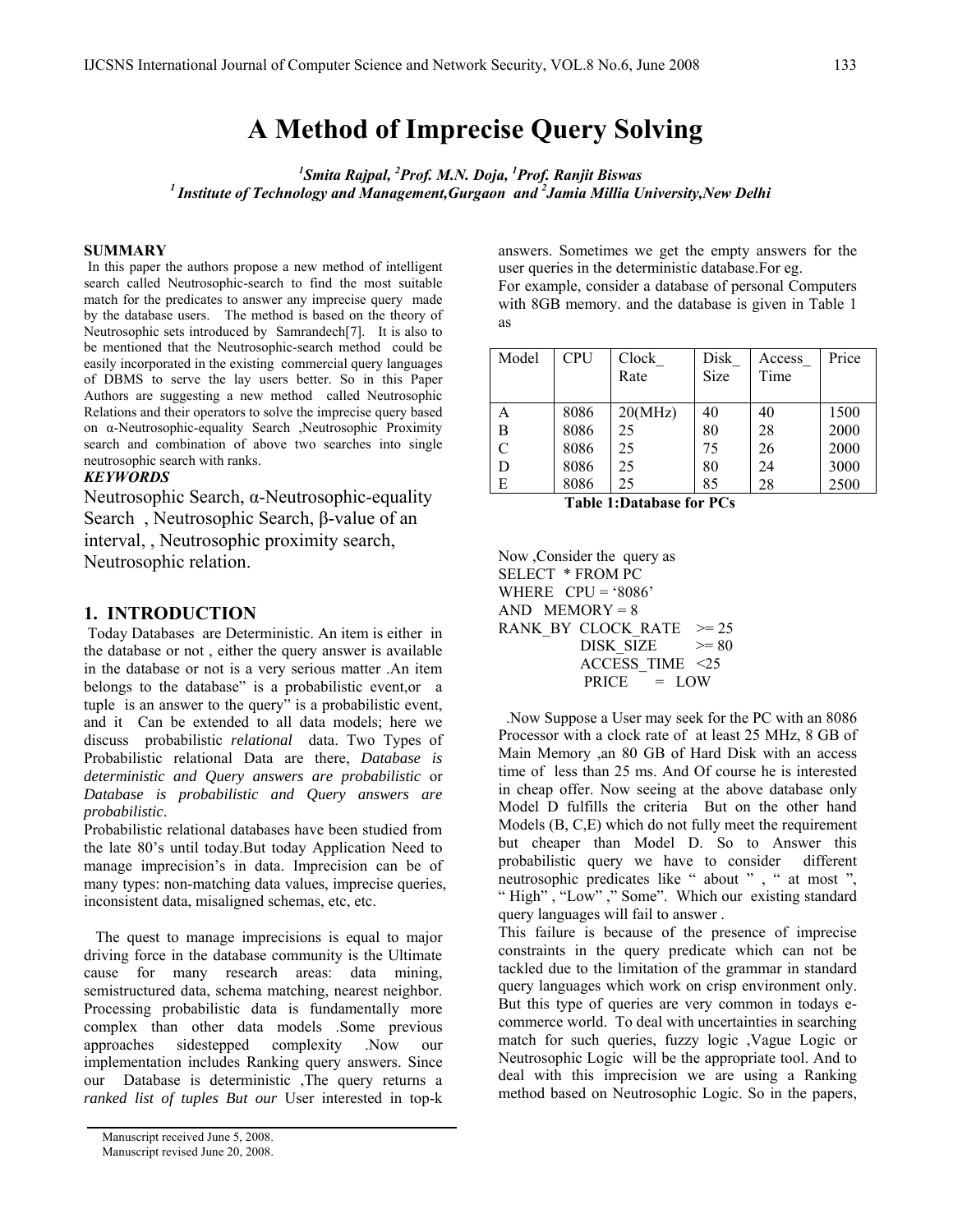Authors are describing the neutrosophic relations and its operators then implementing these relation to their search methods.

## **Definition 1.1 Ranking**

Compute a similarity score between a tuple and the query,

Consider the query

$$
Q = SELECT *FROM RWHERE A1=v1 AND ... AND Am=vm
$$

Query is a vector given as  $Q = (v1, ..., vm)$ Tuple is a vector given as  $T = (u1, ..., um)$ Consider the applications: personalized search engines,

shopping agents, logical user profiles, "soft catalogs" To answer the queries realated with the above application Two approaches are given:

- Qualitative  $\rightarrow$  Pare to semantics (deterministic)
- Quantitative  $\rightarrow$  alter the query ranking

#### **Definition 1.2**

An imprecise attribute value  $t_m(a_i)$  must be specified as a discrete probability distribution

over Di, that is  $t_m(a_i) = \{(z_i, P_j) | z_i \in D_i \text{ and } P_i \in [0, 1]\}$ with  $\sum P_i = \alpha$  im,  $0 \le \alpha$  im  $\le 1$ .

 $(z_i,P_i) \in f_{vn}(a_i)$ 

This definition covers both interpretations of null

values as well as the usual interpretation of imprecise data: If  $a_{im} = 1$ , we certainly know that an attribute value exists, and with  $a_{im} = 0$ , we represent the fact that no value exists for this attribute. In the case of  $0 < o_i, < 1, o_i$ , gives the probability that an attribute value exists: For example, someone who isgoing to have a telephone soon gave us his number,but we are not sure if this number is valid already.With imprecise values specified this way, their probabilistic indexing weight can be derived easily.

## **Definition 1. 3 Probabilistic Relation**

A *probabilistic relation r* of the scheme *R*(*A*) is a finite set of probabilistic tuples of *R*(*A*). By *domr*(*Ai*) we will denote the set of all values of the attribute  $A_i$  in the relation *r*.

Now, the failure of the RDBMS is due to the presence of imprecise constraints in the query predicate which can not be tackled due to the limitation of the grammar in standard query languages which work on crisp environment only. But this type of queries are very common in business world and in fact more frequent than grammatical-queries, because the users are not always expected to have knowledge of DBMS and the query languages.

Consequently, there is a genuine necessity for the different large size organizations, specially for the industries, companies having world wide business, to develop such a system which should be able to answer the users queries posed in natural language, irrespective of the QLs and their grammar, without giving much botheration to the users. Most of these type of queries are not crisp in nature, and involve predicates with fuzzy (or rather vague) data, fuzzy/vague hedges (with concentration or dilation). Thus, this type of queries are not strictly confined within the domains always. The corresponding predicates are not hard as in crisp predicates. Some predicates are soft because of vague/fuzzy nature and thus to answer a query a hard match is not always found from the databases by search, although the query is nice and very real, and should not be ignored or replaced according to the business policy of the industry. To deal with uncertainties in searching match for such queries, fuzzy logic and rather vague logic [1] and Neutrosophic logic by Smarandache [7]will be the appropriate tool.

In this paper we propose two things .A neutrosophic relation and based on this relation they are suggesting a new type of searching techniques using Neutrosophic set theory of to meet the predicates posed in natural language in order to answer imprecise queries of the users. Thus it is a kind of an intelligent search for match in order to answer imprecise queries of the lay users. We call this method by

> α-Neutrosophic-equality search and, Neutrosophic proximity search

 Our method, being an intelligent soft-computing method, will support the users to make and find the answers to their queries without iteratively refining them by trial and error which is really boring and sometimes it seriously effects the interest (mission and vision) of the organization, be it an industry, or a company or a hospital or a private academic institution etc. to list a few only out of many. Very often the innocent (having a lack of DBMS knowledge) users go on refining their queries in order to get an answer. The users are from different corner of the academic world or business world or any busy world. For databases to support imprecise queries, our intelligent system will produce answers that closely match the queries constraints, if des not exactly. This important issue of closeness can not be addressed with the crisp mathematics. That is why we have used the Neutrosophic tools .

#### **2. THEORY OF NEUTROSOPHIC SET**

 In the real world there are vaguely specified data values in many applications, such as sensor information,Robotics etc. Fuzzy set theory has been proposed to handle such vagueness by generalizing the notion of membership in a set. Essentially, in a Fuzzy Set (FS) each element is associated with a point-value selected from the unit interval [0,1], which is termed the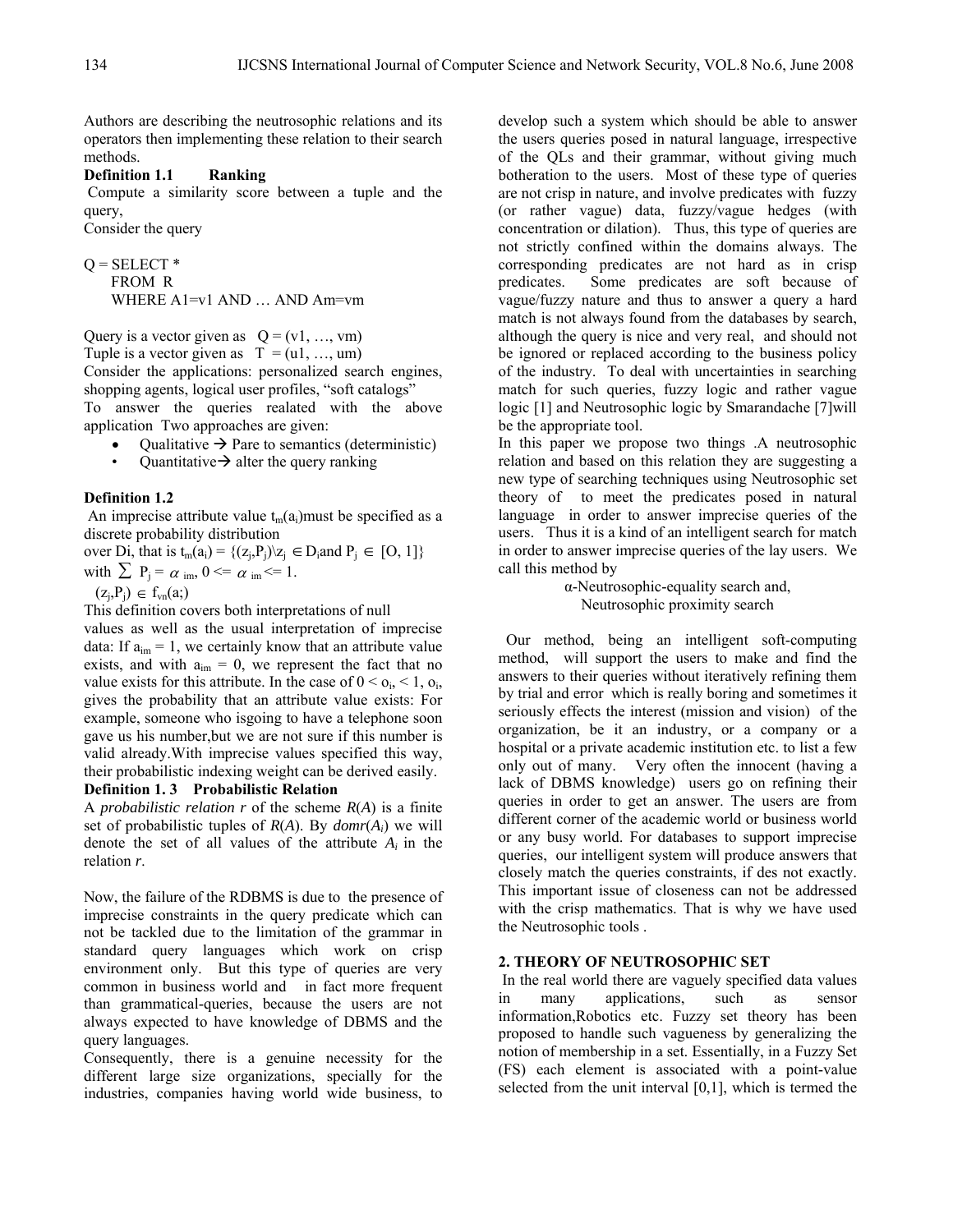grade of membership in the set. A Vague Set (VS), as well as an Intuitionistic Fuzzy Set (IFS), is a further generalization of an FS. Now take an example, when we ask the opinion of an expert about certain statement, he or she may say that the possibility that the statement is true is between 0.5 and 0.7, and the statement is false is between 0.2 and 0.4, and the degree that he or she is not sure is between 0.1 and 0.3. Here is another example, suppose there are 10 voters during a voting process. In time t1, three vote "yes", two vote "no" and five are undecided, using neutrosophic notation, it can be expressed as  $x(0.3, 0.5, 0.2)$ ; in time t2, three vote "yes", two vote "no", two give up and three are undecided, it then can be expressed as  $x(0.3,0.3,0.2)$ . That is beyond the scope of the intuitionistic fuzzy set. So, the notion of neutrosophic set is more general and overcomes the aforementioned issues. In neutrosophic set, indeterminacy is quantified explicitly and truth membership, indeterminacy-membership and falsitymembership are independent. This assumption is very important in many applications such as information fusion in which we try to combine the data from different sensors. Neutrosophy was introduced by Smarandache [7].

Neutrosophic set is a powerful general formal framework which generalizes the concept of the classic set, fuzzy set [2], Vague set  $[1]$  etc.

A neutrosophic set A defined on universe U.  $x = x(T,I,F)$ ε A with T,I and F being the real standard or nonstandard subsets of  $]0-1+$ , T is the degree of truthmembership of A, I is the degree of indeterminacy membership of A and F is the degree of falsitymembership of A.

#### Definition 2.1

A Neutrosophic set A of a set U with  $t_A(u)$ ,  $f_A(u)$  and I<sub>A</sub>(u),  $\forall$  u∈U is called the  $\alpha$ - Neutrosophic set of U, where  $\alpha \in [0,1]$ .

Definition 2.2

A Neutrosophic number (NN) is a Neutrosophic set of the set R of real numbers.

## **3 .OPERATIONS WITH NEUTROSOPHIC SETS**

We need to present these set operations in order to be able to introduce the neutrosophic connectors.

Let S1 and S2 be two (unidimensional) real standard or non-standard subsets, then one defines:

## **3.1 ADDITION OF SETS:**

 $S1 \oplus S2 = \{x|x=s1+s2, \text{ where } s1 \in S1 \text{ and } s2 \in S2\},\$ with inf  $S1 \oplus S2 = \inf S1 + \inf S2$ , sup  $S1 \oplus S2 = \sup S1$  $+$  sup S2;

and, as some particular cases, we have  ${a} \oplus S2 = {x|x=a+s2, where s2 \in S2}$ with inf  ${a} \bigoplus S2 = a + \inf S2$ , sup  ${a} \bigoplus S2 = a + \sup$ S2.

## **3.2 SUBTARCTION OF SETS:**

 $S1\Theta S2 = \{x|x=s1-s2, \text{ where } s1 \in S1 \text{ and } s2 \in S2\}.$ For real positive subsets (most of the cases will fall in this range) one gets  $\inf$  S1 $\Theta$ S2 =  $\inf$  S1 - sup S2, sup S1 $\Theta$ S2 = sup S1 -  $\inf$  $S2$ : and, as some particular cases, we have

 ${a} \Theta S2 = {x|x=a-s2, \text{ where } s2 \in S2},$ 

with inf  ${a}$   $\Theta$ S2 = a - sup S2, sup  ${a}$   $\Theta$ S2 = a - inf S2;

## **3.3 MULTIPLICTAION OF SETS:**

 $S1 \otimes S2 = \{x|x=s1,s2, \text{ where } s1 \in S1 \text{ and } s2 \in S2\}.$ 

For real positive subsets (most of the cases will fall in this range) one gets

inf S1 ⊗ S2 = inf S1 . inf S2, sup S1 ⊗ S2 = sup S1⊗ sup S2;

and, as some particular cases, we have

 ${a} \otimes S2 = {x|x=a \otimes s2, \text{ where } s2 \in S2},$ 

with inf  ${a} \otimes S2 = a * inf S2$ , sup  ${a} \otimes S2 = a \otimes sup$ S2;

**3.4 DIVISION OF SETS BY A NUMBER**:

Let  $k \in \mathbb{R}^*$  then  $S1/k = \{x | x = s1/k, \text{ where } s1 \in S1\}.$ 

## **4. NEUTROSOPHIC LOGIC CONNECTORS**

One uses the definitions of neutrosophic probability and neutrosophic set operations.

Similarly, there are many ways to construct such connectives according to each particular problem to solve; here we present the easiest ones:

One notes the neutrosophic logic values of the propositions A1 and A2 by

 $NL(A1) = (T1, I1, F1)$  and  $NL(A2) = (T2, I2, F2)$ respectively.

For all neutrosophic logic values below: if, after calculations, one obtains numbers  $\leq 0$  or  $\geq 1$ , one replaces

them  $\overline{0}$  or  $1^+$  respectively.

*4.1* **NEGATION:**

 $\text{NL}(\neg \text{A1}) = (\{1^+\}\text{O} \text{T} \text{1}, \{1^+\}\text{O} \text{I} \text{1}, \{1^+\}\text{O} \text{F} \text{1})$ 

## **4.2 .CONJUNCTION**:

 $NL(A1 \wedge A2) = (T1 \otimes T2, I1 \otimes I2, F1 \otimes F2)$ . (And, in a similar way, generalized for n propositions.)

## *4.3* **IMPLICATION***:*

NL(A1  $\leftrightarrow$  A2) = ( {1<sup>+</sup>} $\Theta$ T1  $\oplus$  T1  $\otimes$  T2,  ${1^{\dagger}}\Theta$ I1  $\oplus$  I2,  ${1^{\dagger}}\Theta$ F1  $\oplus$  F1  $\otimes$  F2 ).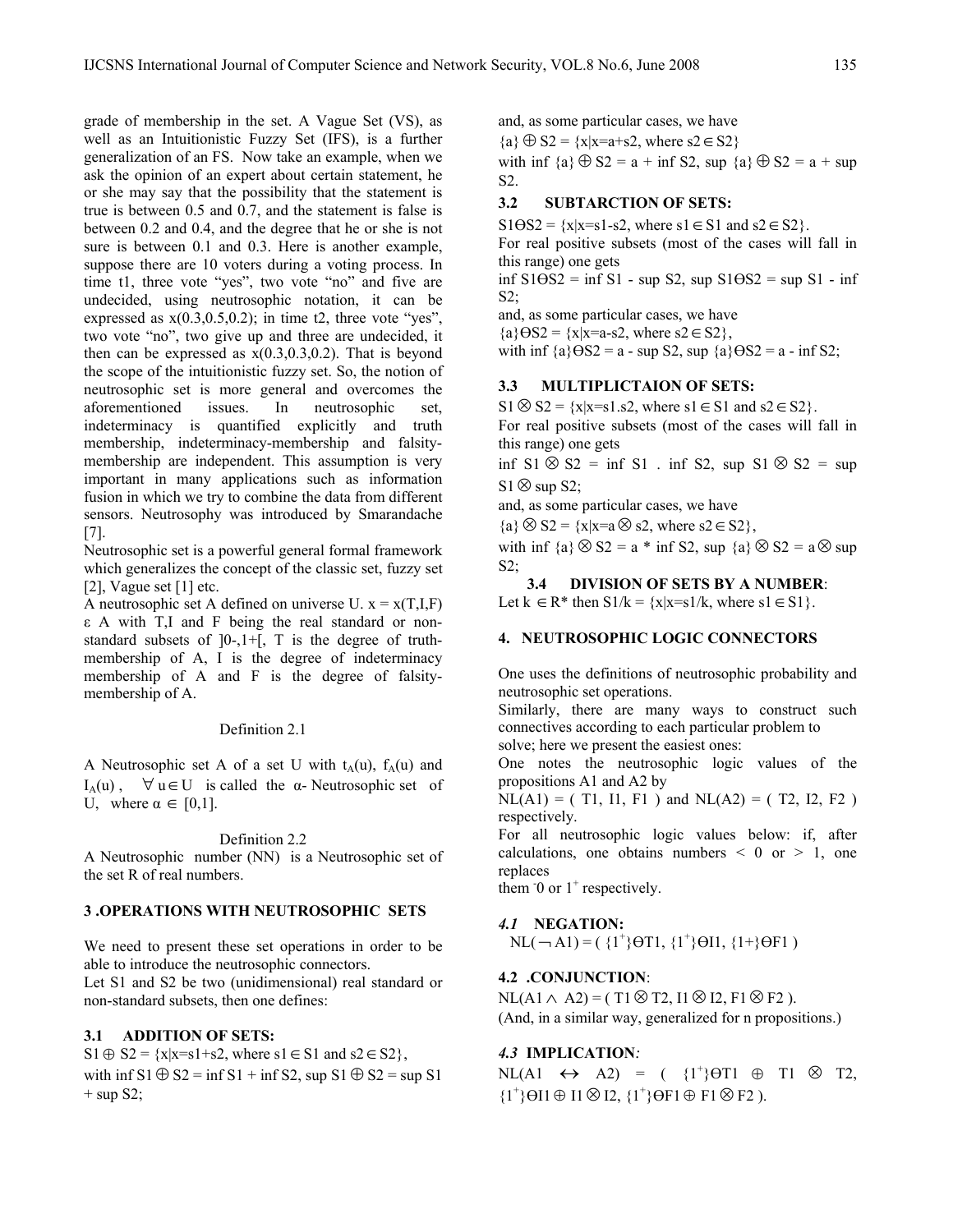#### **5. NEUTROSOPHIC RELATION**

In this section, we will define the Neutrosophic relation. A tuple in a neutrosophic relation is assigned a measure. will be referred to as the *truth* factor and will be referred to as the *false* factor. The interpretation of this measure is that we believe with confidence and doubt with confidence that the tuple is in the relation. The truth and false confidence factors for a tuple need not add to exactly 1. This allows for incompleteness and inconsistency to be represented. If the truth and false factors add up to less than 1, we have incomplete information regarding the tuple's status in the relation and if the truth and false factors add up to more than 1, we have inconsistent information regarding the tuple's status in the relation.

In contrast to vague relations where the grade of membership of a tuple is fixed, neutrosophic relations bound the grade of membership of a tuple to a subinterval  $\left[\alpha, 1-\beta\right]$  for the case,  $\alpha + \beta \leq 1$ . The operators on fuzzy relations can also be generalized for neutrosophic relations. However, any such generalization of operators should maintain the belief system intuition behind neutrosophic relations.

**Definition 5.1** A neutrosophic relation on scheme R on  $\Sigma$  is any subset of

 $\tau(\Sigma) \times [0,1] \times [0,1],$  Where  $\tau(\Sigma)$  denotes the set of all tuples on any scheme  $\Sigma$ .

For any  $t \in \tau(\sum)$ , we shall denote an element of R as  $\langle t, R(t)^{+}R(t)^{-} \rangle$ , where,  $R(t)^{+}$  is the truth factorr assigned to t by R and  $R(t)$  is the false factor assigned to t by R.Let  $V(\Sigma)$  be the set of all neutrosophic relation on  $\Sigma$  .

**Definition 5.2** A neutrosophic relationon scheme R on  $\sum$  is consistent if  $R(t)^+ + R(t) \leq 1$ , for all  $t \in \tau(\sum)$ . Let  $C(\sum)$  be the set of all consistent neutrosophic relations on  $\Sigma$ . R is said to be complete if  $R(t)^+ + R(t) \geq 1$ , for all  $t \in \tau(\sum)$ . If R is both consistent and complete, *i.e.*  $R(t)^+ + R(t) = 1$ , for all  $t \in \tau(\Sigma)$ . then it is a *total* neutrosophic relation, and let  $T(\Sigma)$  be the set of total neutrosophic relation on  $\Sigma$ .

#### **5.1 Operator Generalizations**

It is easily seen that neutrosophic relations are a generalization of vague relations, in that for each vague relation there is a neutrosophic relation with the same information content, but not *vice versa*. It is thus natural to think of generalizing the operations on vague relations such as union, join, and projection etc. to neutrosophic relations. However, any such generalization should be intuitive with respect to the belief system model of neutrosophic relations. We now construct a framework for operators on both kinds of relations and introduce two different notions of the generalization relationship among their operators.

An n-ary operator on fuzzy relations with signature  $\langle \sum_{1,\dots,\dots,\infty} \sum_{n+1} \rangle$  is a function  $\Theta$  :  $F(\sum_{1})$  $\times ... \times F(\sum_{n}) \rightarrow \sum_{n+1}$ , where  $\sum_{n+1}$   $\sum_{n+1}$  are any schemes. Similarly An n-ary operator on neutrosophic relations with signature  $\langle \sum_{1, \dots, n} \sum_{n+1} \rangle$  is a function  $\Psi: V(\sum_{i} \mathcal{X} \times V(\sum_{i} \rightarrow V(\sum_{i} \rightarrow 1)).$ 

# **Definition 5.3**

An operator  $\Psi$  on neutrosophic relations with signature 〈∑ 1,………, ∑ n+1 〉 is *totality preserving* if for any total neutrosophic relations  $R_1, \ldots, R_n$  on schemes  $\sum_{1, \ldots, n} \sum_{n+1, n+1}$ respectively.  $\Psi$  ( $R_1$ <sub>m</sub>,  $R_n$ ) is also total.

#### **Definition 5.4**

A totality preserving operator Ψ on neutrosophic relations with signature  $\langle \sum_{1,\dots,\dots,n} \sum_{n+1} \rangle$  is a *weak generalization* of an operator Θ on fuzzy relations with the same signature, if for any total neutrosophic relations  $R_{1,...,R_n}$  on schemes  $\sum_{1,...,N} \sum_{n}$ , respectively , we have

$$
\lambda_{\sum n+1}(\Psi(R_{1,\ldots,}R_n)) = \Theta\left(\lambda_{\sum 1}(R_1),\ldots,\lambda_{\sum n}(R_n)\right).
$$

The above definition essentially requires Ψ to coincide with Θ on total neutrosophic realtions (which are in Oneone correspondence with the vague relations). In general, there may be many operators on neutrosophic relations that are weak generalizations of a given operator Θ on fuzzy relations. The behavior of the weak generalizations of Θ on even just the consistent neutrosophic relations may in general vary. We require a stronger notion of operator generalization under which, at least when restricted to consistent neutrosophic relations, the behavior of all the generalized operators is the same. Before we can develop such a notion, we need that of 'representation' of a neutrosophic relation.

We associate with a consistent neutrosophic relation R the set of all (vague relations corresponding to) total neutrosophic relations obtainable from R by filling the gaps between the truth and false factors for each tuple. Let the map be reps  $\sum$  :C( $\sum$ ) $\rightarrow$ 2<sup>F(</sup> $\sum$ ) is given by,

reps  $\Sigma$  (R)={Q  $\in$  F( $\Sigma$ )|  $\Lambda$  (R(t<sub>i</sub>)<sup>+</sup>  $\leq$  Q(t<sub>i</sub>)  $\leq$  1-R(t<sub>i</sub>)<sup>-</sup> )}.

$$
t_i \in \tau(\Sigma)
$$

The set reps  $\Sigma$  (R) contains all fuzzy relations that are 'completions' of the consistent neutrosophic relation R .Observe that reps  $\overline{y}$  is defined only for consistent neutrosophic relations and produces sets of fuzzy relations. Then we have following observation.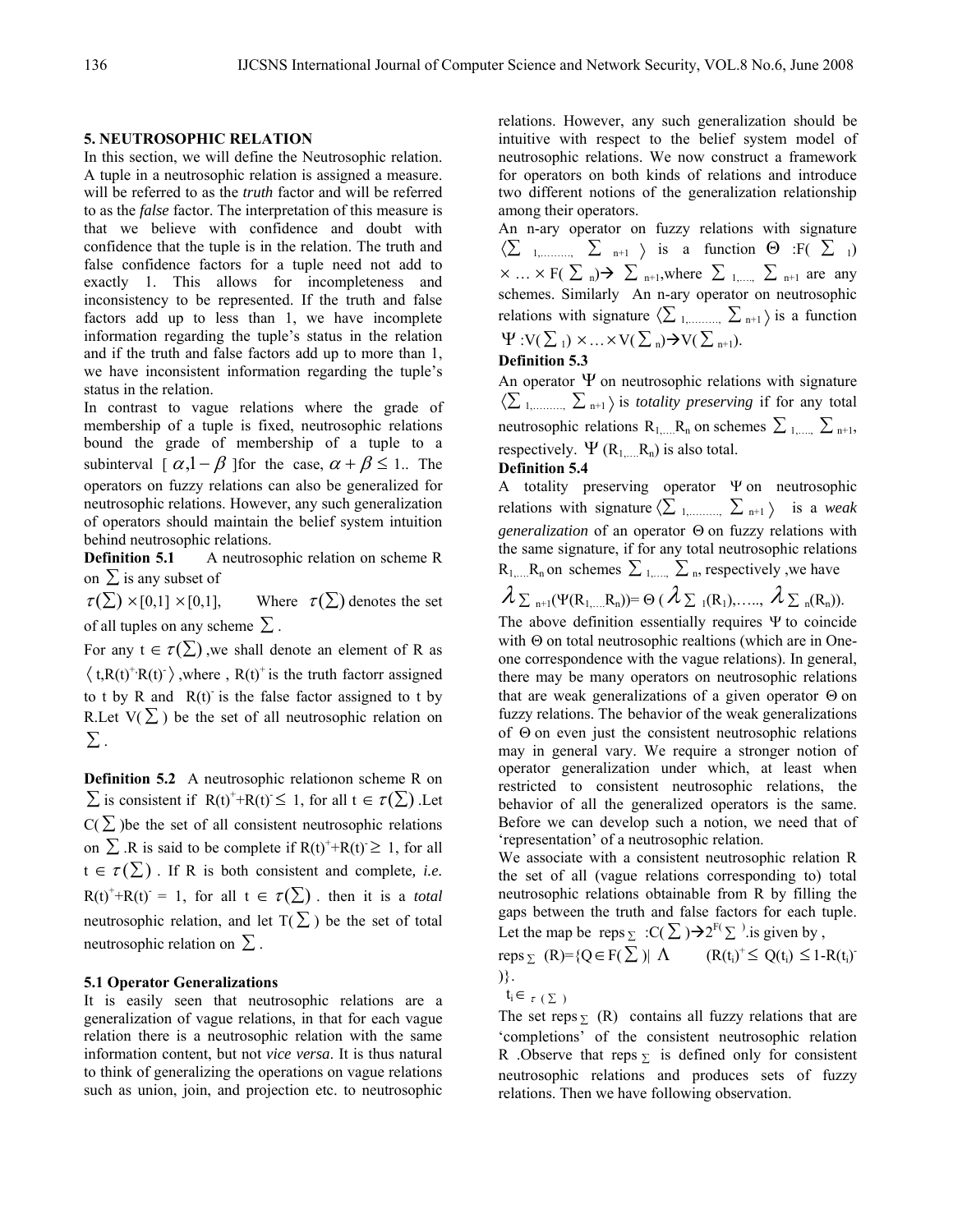**Proposition 5.1** For any consistent neutrosophic relation

R on scheme  $\Sigma$ , reps  $\Sigma$  (R) is the singleton {  $\lambda_{\Sigma}$  (R)}, iff R is total.

**Proposition 5.2** If Ψ is a strong generalization of  $\Theta$ , then Ψ is also a weak generalization of  $Θ$ .

#### **6. Generalized Algebra on Neutrosophic Relations**

In this section, we present one strong generalization each for the vague relation operators such as union, join, and projection. To reflect generalization, a hat is placed over a vague relation operator to obtain the corresponding neutrosophic relation operator. For example,  $\infty$  denotes Λ

the natural join mong fuzzy relations, and  $\infty$  denotes natural join on neutrosophic relations. These generalized operators maintain the truth system intuition behind neutrosophic relations.

#### **6.1 Set-Theoretic Operators**

We first generalize the two fundamental set-theoretic operators, union and complement.

**Definition 6.1** Let R and S be neutrosophic relations on scheme  $\Sigma$ . Then,

The union of R and S ,denoted  $R \cup S$ , is a Λ neutrosophic relation on scheme  $\Sigma$  ,given by

R  
\n
$$
\left\langle \max\{R(t)^{-+}, S(t)^{-+}\}, \min\{R(t)^{--}, S(t)^{--}\} \right\rangle
$$
\nfor any  $t \in \tau(\Sigma)$ .

(a) The complement of R ,denoted by  $-$  R, is a Λ neutrosophic relation on scheme  $\Sigma$ , given by

$$
\stackrel{\Lambda}{(-R)(t)}=\langle R(t)^+, R(t)^-\rangle \text{, for any } t \in \tau(\Sigma) .
$$

An intuitive appreciation of the union operator can be obtained as follows: Given a tuple *t*, since we believed that it is present in the relation *R* with confidence  $R(t)^+$ and that it is present in the relation *S* with confidence  $S(t)^{+}$ , we can now believe that the tuple *t* is present in the "either -*R* or - *S* " relation with confidence which is equal to the larger of  $R(t)^+$  and  $S(t)^+$ . Using the same logic, we can now believe in the absence of the tuple *t*  from the "either - *R* - or - *S* " relation with confidence which is equal to the smaller (because *t* must be absent from both *R* and *S* for it to be absent from the union) of  $R(t)$ <sup>-</sup> and S(t)<sup>-</sup>.

Proposition 6.1 :The operator ∪ and Λ Λ − on neutrosophic relation are strong generalization of the operators  $∪$  and unary – on vague relations.

**Definition 6.2** Let R and S be neutrosophic relations on scheme  $\Sigma$ . Then, The intersection of R and S denoted Λ

as  $\cap$ , is a neutrosophic relation on scheme  $\Sigma$ , given by Λ

$$
R\cap S(t)\!\!=\!\big\langle\min\{R(t)^+, \!S(t)^+\}, \max\{R(t)^-, \!S(t)^-\}\,\big\rangle\,,\text{ for }
$$

any  $t \in \tau(\Sigma)$ . The difference of R and S denoted as R

 $\Lambda$  S, is a neutrosophic relation on scheme  $\Sigma$ , given by Λ

$$
(R - S) (t) = \langle \min\{R(t)^+, S(t)^-\}, \max\{R(t)^-, S(t)^+\}\rangle,
$$

for any  $t \in \tau(\Sigma)$ .

The following proposition relates the intersection and difference operators in terms of the more fundamental set-theoretic operators union and complement.

**Proposition 6.2** : For any neutrosophic relation on the same scheme

$$
\mathsf{R} \cap \mathsf{S} = -(-\mathsf{R} \cup \neg \mathsf{S}) \text{ and } \newline \mathsf{A} \quad \mathsf{A} \quad \mathsf{A} \quad \mathsf{A} \newline \mathsf{R} \quad \neg \mathsf{S} = -(-\mathsf{R} \cup \mathsf{S}).
$$

## **7.A NOTE ON INTERVAL MATHEMATICS**

Dealing with the mathematics of Neutrosphic set theory, the crisp theory of interval mathematics is sometimes useful. In this section, we recollect some basic notions of interval mathematics. For our purpose in this paper, we need to consider intervals of non-negative real numbers only.

Let  $I_1 = [a,b]$  and  $I_2 = [c,d]$  be two intervals of nonnegative real numbers. A point valued non-negative real number r also can be viewed, for the sake of arithmetic, as an interval [r,r].

## **7.1 SOME ALGEBRAIC OPERATIONS**

(i) Interval Addition :  $I_1 + I_2 = [a+c,b+d]$ 

(ii) Interval Subtraction :  $I_1 - I_2 = [a-c,b-d]$ 

(iii) Interval Multiplication :  $I_1 * I_2 = [ac,bd]$ 

(iv) Interval Division :  $I_1 \div I_2 = [a/d, b/c]$ , when c, d **≠** 0.

(v) Scalar Multiplication :  $k I_1 = [ka, kb]$ .

#### **7.2 RANKING OF INTERVALS**

Intervals are not ordered. Owing to this major weakness, there is no universal method of ranking a finite (or infinite) number of intervals. But in real life problems dealing with intervals, we need to have some tactic to rank them in order to arrive at some conclusion. We will now present a method of ranking of intervals, which we shall use in our work here in subsequent sections. We consider a decision maker (or any intelligent agent like a company manager, a factory supervisor, an intelligent robot, an intelligent network, etc) who makes a prechoice of a decision parameter  $\beta \in [0,1]$ . The intervals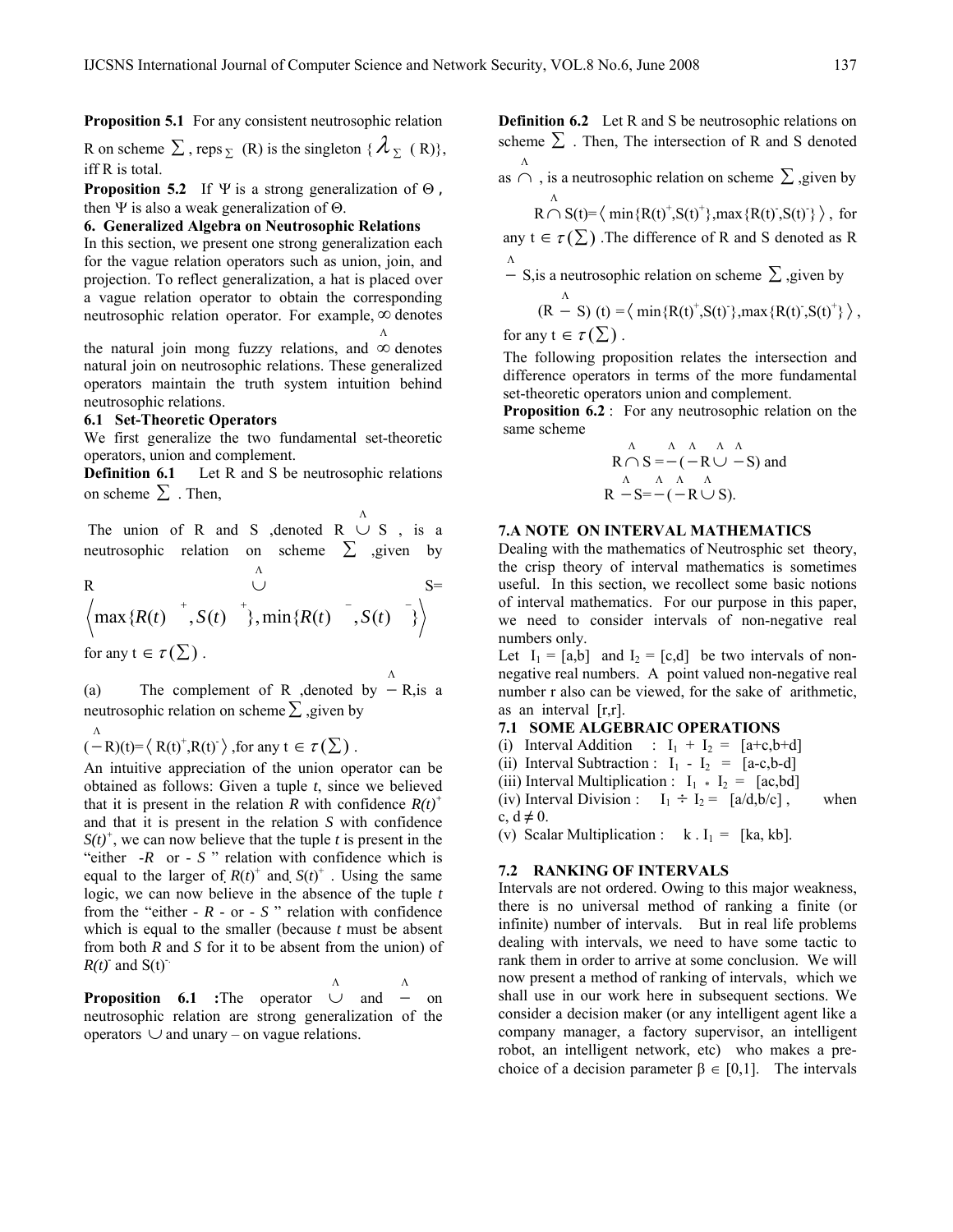are to be ranked once the decision-parameter  $\beta$  is fixed. But ranking may differ if the pre-choice β is renewed.

**Definition 7.1** *β-value of an interval* 

Let  $J = [a,b]$  be an interval. The β-value of the interval J is a non-negative real number  $J_{\beta}$ , given by  $J<sub>β</sub> = (1-β).a + β.b.$ 

Clearly,  $0 \le J_\beta \le 1$ , and for  $\beta = 0$   $J_\beta = a$  which signifies that the decision-maker is pessimistic, and also for  $\beta = 1$  J<sub>β</sub> = b which signifies that the decision-maker is optimistic. For  $\beta = .5$  it is the arithmetic-mean to be choosen usually for a moderate decision.

Comparison of two or more intervals we will do here on the basis of β-values of them. If the value of β is renewed, the comparison-results may change. The following definition will make it clear. Now Author is proposing α-Neutrosophic-equality search.

#### **8. α-NEUTROSOPHIC EQUALITY SEARCH**

Consider a normal type of query like

PROJECT (EMPLOYEE\_NAME)

WHERE  $\angle$  AGE = "approximately 20". The standard SQL is unable to provide any answer to this query as the search for an exact match for the predicate will fail. The value "approximately 20" is not a precise data. Any data of type "approximately x", "little more than x", "slightly less than x", much greater than x" etc. are not precise or crisp, but they are neutrosophic numbers(NN) which are a special case of vague numbers. Denote any one of them , say the vague number "approximately  $x$ " by the notation  $I(x)$ . We know that a Neutrosophic number is a Neutrosophic Set of the real numbers. Clearly for every member  $a \in$ dom(AGE), there is a membership value  $t_{I(x)}(a)$ proposing the degree of equality of this crisp number a with the quantity "approximately x", and a nonmembership value  $f_{I(x)}(a)$  proposing the degree of nonequality . Thus, in neutrosophic philosophy of samarandache, every element of dom(AGE) satisfies the predicate AGE = "approximately 20" upto certain extent and does not satisfy too, upto certain extent. But we will restrict ourselves to those members of dom(AGE) which are α-neutrosophic-equal, the concept of which we will define below. Any imprecise predicate of type  $\text{AGE} =$  "approximately 20", or of type AGE = "young" (where the attribute value "young" is not a member of the  $dom(AGE)$ ), is to be called by Neutrosophic-predicate, and a query involving Neutrosophic-predicate is called to be a Neutrosophicquery.

## **Definition 8.1**

Consider a choice-parameter  $\alpha \in [0,1]$ . A member of a of dom( $AGE$ ) is said to be  $\alpha$ -Neutrosophic-equal to the quantity "approximate x" if  $a \in I_{\alpha}(x)$ , where I<sub>α</sub>(x) is the α-cut of the Neutrosophic number I(x). The

degree or amount of this equality is measured by the interval  $m_{I(x)}(a) = [t_{I(x)}(a), 1-f_{I(x)}(a)].$  Denote the collection of all such α-neutrosophic-equal members from dom(AGE) by the notation  $\text{AGE}_{\alpha}(x)$ , which is a subset of dom(AGE). If  $\text{AGE}_{\alpha}(x)$  is not a null-set or singleton, then the members can be ranked by ranking their corresponding degrees of equality.

#### **Definition 8.2**

Consider a choice value  $\beta \in [0,1]$ . At  $\beta$  level of choice, for every element a of  $\text{AGE}_{\alpha}(x)$ , the truth-value  $t(p_1, p_2)$ of the matching of the predicate  $p_1$ : given by AGE = "approximately x" with the predicate  $p_2$ :  $AGE = a$  is equal to the β-value of the interval  $m<sub>I(x)</sub>(a)$ .

#### **9.Neutrosophic-Proximity Search**

The notion of α-Neutrosophic-equality search as explained above is appropriate while there is an Neutrosophic-predicate in the query involving neutrosophic numbers. But there could be a variety of neutrosophic predicates existing in a neutrosophic query, many of them may involve neutrosophic fuzzy hedges (including concentration/dilation) like "good", "very good", "excellent", "too much tall", "young", "not old", etc. In this section we present another type of search for finding out a suitable match to answer imprecise queries. In this search we will use the theory of neutrosophic-proximity relation [4,5]. We know that a neutrosophic-proximity relation on a universe U is a neutrosophic relation on U which is both neutrosophicreflexive and neutrosophic-symmetric.

Consider the EMPLOYEE database as described below and a query like

PROJECT (EMPLOYEE\_NAME)

WHERE EYE-COLOR = "dark-brown".

The value/data "dark-brown" is not in the set dom(EYE-COLOR). Therefore a crisp search will fail to answer this. The objective of this research work is to overcome this

type of drawbacks of the classical SQL. For this we notice that there may be one or more members of the set dom(EYE-COLOR) which may closely match the eyecolor of "brown" or "dark- brown".

Consider a new universe given by

 $W = dom(EYE-COLOR) \cup \{dark-brown\}$ .

Propose a neutrosophic-proximity relation R over W. Choose a decision-parameter  $\alpha \in [0,1]$ . We propose that search is to be made for the match  $e \in dom(EYE-$ COLOR) such that

 $t_R$ (dark-brown, e)  $\geq \alpha$ .

(It may be mentioned here that the condition  $t_R$ (darkbrown,e)  $\geq \alpha$  does also imply the condition f<sub>R</sub>(darkbrown,e)  $\leq 1 - \alpha$ ).